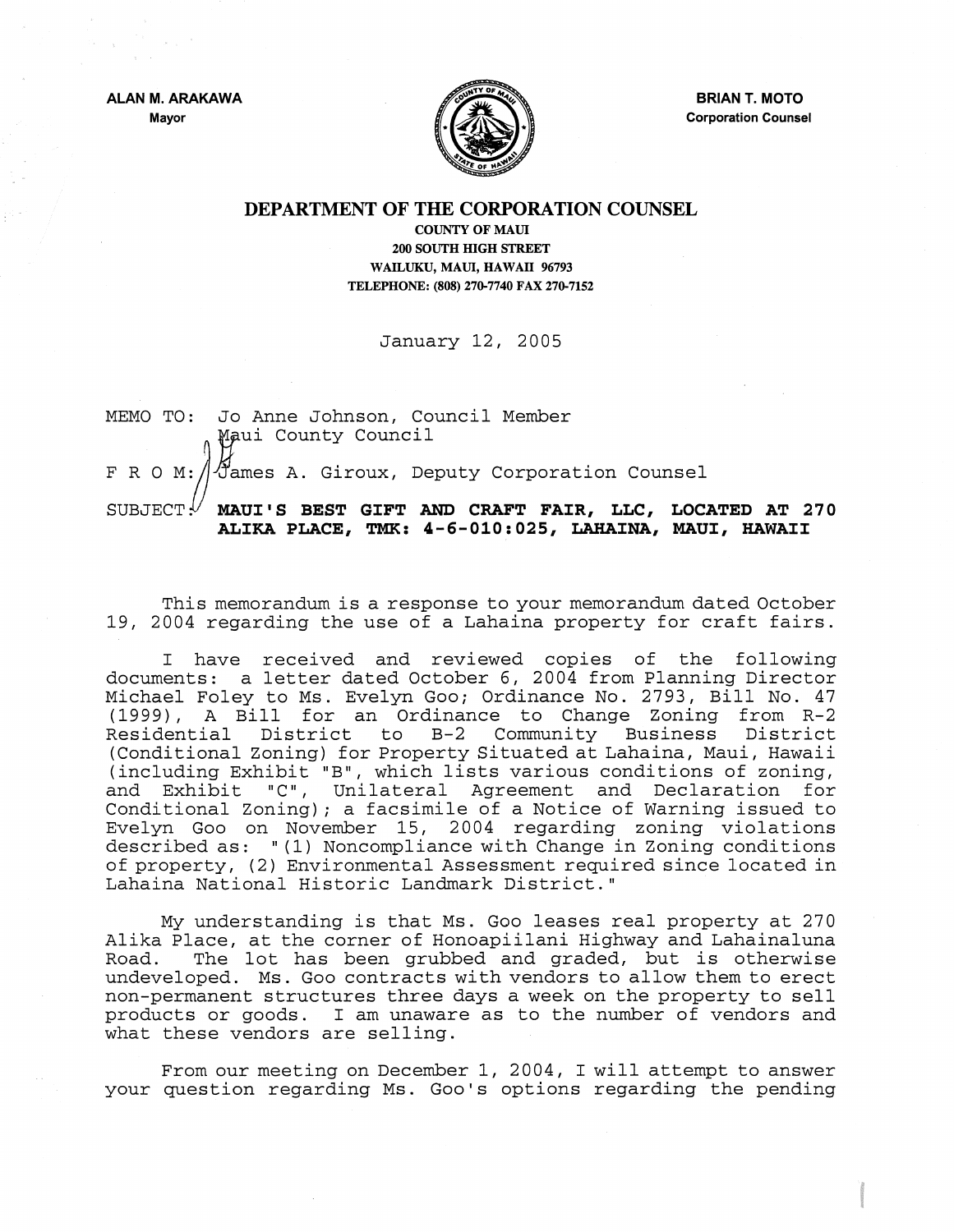Jo Anne Johnson, Council Member January 12, 2005 Page 2

enforcement action as the other issues will require more time, information and research.

The November 15, 2004 Notice of Warning states: "(1) Noncompliance with Change in Zoning conditions of property, (2) Environmental Assessment required since located in Lahaina National Historic Landmark District". A first warning, this enforcement procedure is governed by Title 19, Maui County Code, pertaining to zoning.

Section 8-8.3(6), Revised Charter of the County of Maui (1983), as amended ("Charter"), states that the planning director shall "[p] repare, administer, and enforce zoning ordinances, zoning maps and regulations and any amendments or modifications thereto."

Section 19.520.040, Maui County Code, pertaining to Appeal Procedure and Standards, states:

Pursuant to the charter of the county and in accordance with provisions of this title, the board of variance and appeals shall hear and determine appeals alleging error from any person aggrieved by a decision or order of any department charged with the enforcement of zoning, subdivision, or building ordinances which is within the jurisdiction of the board of variances and<br>appeals. An appeal may be granted only if the board An appeal may be granted only if the board finds one of the following:

1. That the subject decision or order was based on an erroneous finding of a material fact or erroneously applied the law;

2. That the subject decision or order was arbitrary and capricious in its application; or 3. That the subject decision or order was a manifest abuse of discretion.

Pursuant to Section  $8-8.7$  of the Charter<sup>1</sup> and Section 19.520.040, Maui County Code, the Board of Variances and Appeals would be the proper authority to hear and determine any appeal that

<sup>1</sup>Charter §8-8.7 states, in part:

In accordance with such principles, conditions and procedures prescribed by the council, the board of variances and appeals shall:

2. Hear and determine appeals alleging error from any person aggrieved by a decision or order of any department charged with the enforcement of zoning, subdivision, and building ordinances; ...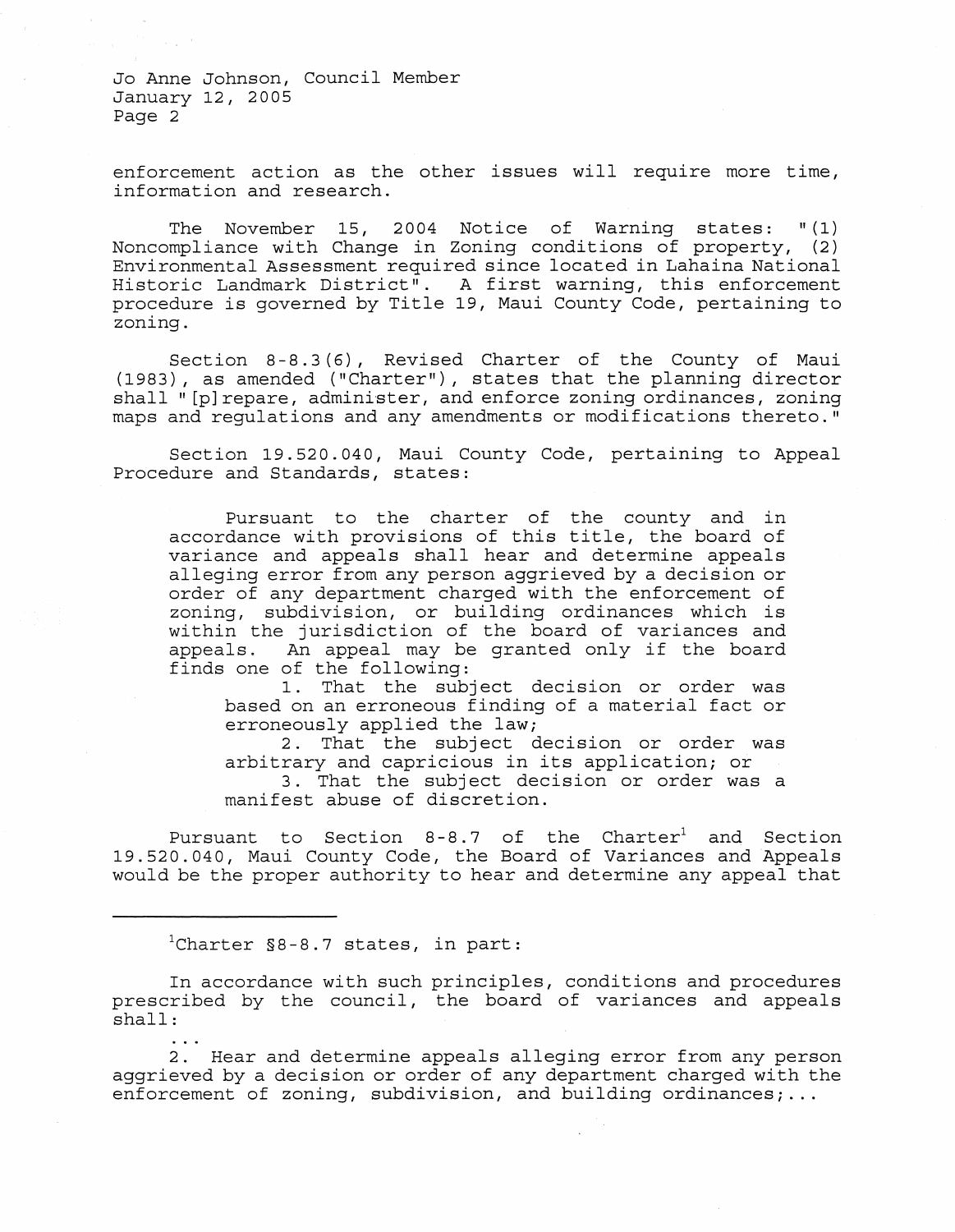Jo Anne Johnson, Council Member January 12, 2005 Page 3

may be filed from a decision or order of the planning director on a matter relating to zoning enforcement. Although an appellant may file an appeal pro se, Ms. Goo would be advised to obtain the assistance of an attorney and to follow the procedures set out in Section 19.520.020, Maui County Code, and the rules of the Board of Variances and Appeals, in the event that she seeks to appeal a notice of violation (if such a notice is in fact ever issued) .

Another possible option for someone seeking to conduct a use not permitted under applicable zoning law is to apply for a variance. Section *19.520.050 <sup>1</sup>*Maui County Code *1* pertaining to variance procedure and standards, states, in part:

C. Pursuant to the charter of the county and in accordance with the provisions of this article and the procedures established in this chapter, variances from the provisions of this title may be granted by the board of variances and appeals if the board finds that due to<br>the particular physical surroundings, shape or the particular physical surroundings, shape<br>topographical condition of the subject prope condition of the subject property, compliance to the provisions of this chapter would result in hardship to the owner which is not mere inconvenience or economic hardship on the applicant. The board shall grant a variance if the board finds the following:

1. That there is an exceptional, unique, or unusual physical or geographical condition existing on the subject property which is not generally prevalent in the neighborhood or surrounding area and the use sought to be authorized by the variance will not alter the essential character of the neighborhood;

2. That strict compliance with the applicable provisions of this title would prevent reasonable use of the subject property; and

3. That the conditions creating a hardship were not the result of previous actions by the applicant.

D. The board of variances and appeals shall comply with the general plan and the community plan provisions of the county. The board shall not grant an application for a variance which requests a use which does not conform with the applicable community plan designation for the subject property.

E. On every application for a variance, the board of variances and appeals shall review the report submitted by the director of public works and hold a public<br>hearing. At the close of the public hearing, the heaven the close of the public hearing, the<br>of public works shall submit a written director of public works shall submit recommendation to the board which recommends that the board either grant, grant subject to conditions identified by the director, or deny the application for